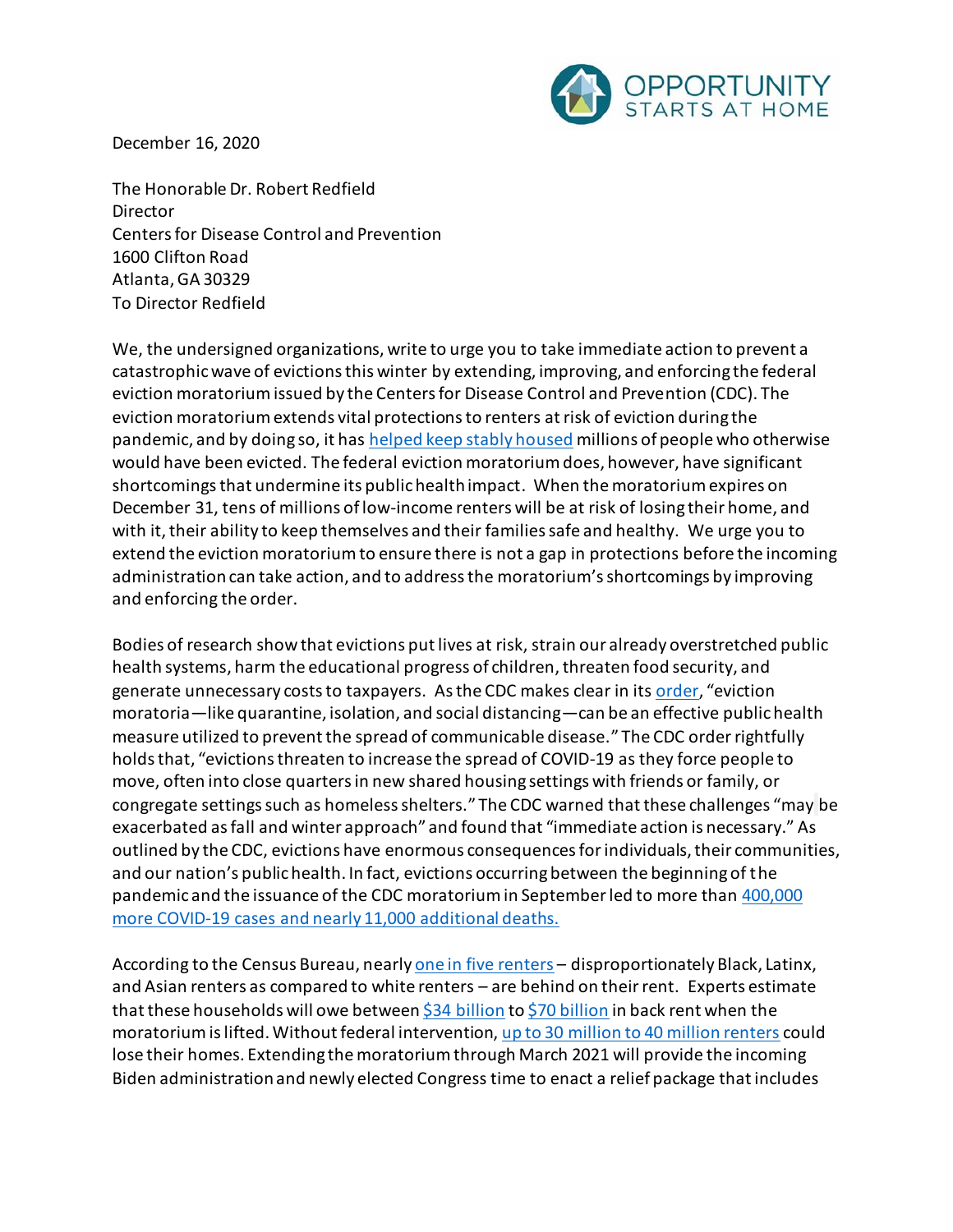

robust housing and homelessness resources and for state and local governments to distribute these resources to households in need.

The CDC must also address shortcomings that prevent renters from making full use of the moratorium's protections. The CDC should consider issuing an automatic and universal moratorium. Under the CDC moratorium, renters are only protected if they know about it and take affirmative steps to be protected. As a result, [corporate and other landlords](https://pestakeholder.org/eviction-filings-by-private-equity-firms-and-other-large-landlords-surge-despite-cdc-eviction-moratorium/) continue to [evict renters](https://www.thenation.com/article/society/evictions-tenants-covid/) before renters know about the moratorium protections or by finding reasons for eviction other than nonpayment of rent. If the CDC keeps its current framework in place, it must, at a minimum, require landlords to provide notice to renters of their rights under the CDC moratorium and prohibit landlords from filing or advancing eviction proceedings unless they attest to the court, under penalty of perjury, that they have not received a signed declarative statement invoking the moratorium protections.

We urge you to rescind the [Frequently Asked Questions](https://www.cdc.gov/coronavirus/2019-ncov/downloads/eviction-moratoria-order-faqs.pdf)(FAQ) document issued by the CDC on October 9. The FAQ creates loopholes in the moratorium's protections, undermining the intent of the order by eroding protections for renters and making it more difficult for struggling renters to remain stably housed. While the order clearly states that landlords are barred from taking "any action…to pursue eviction or a possessory action, to remove or cause the removal of a covered person from a residential property," the FAQ provides contrary information allowing landlords to serve eviction notices and file eviction lawsuits as long as families are not removed from their homes until the moratorium expires. The FAQ also states, contrary to original order,that landlords may question the veracity of a declarative statement signed under penalty of perjury. Both changes serve to mislead, pressure, scare, or intimidate renters into leaving sooner and may result in a flood of families being evicted from their homes in January. Instead, the CDC should clarify that the moratorium applies to all stages of evictions, including filings, close loopholes to cover "no fault" evictions and evictions at the end of lease terms, and bar landlords from challenging declarative statementsin court.

The Trump administrationmust also commit to enforcing the moratorium. The CDC order imposes criminal penalties on landlords who violate it, and states that "the U.S. Department of Justice (DOJ) may initiate court proceedings as appropriate seeking imposition of these criminal penalties." Despite this provision, the DOJ is not enforcing the order and has not provided any mechanism for renters to file complaints against landlords who violate it. As a result, landlords continue to wrongfully evict renters in violation of the moratorium. The Trump administration should create a hotline number renters can use to file complaints and should direct the U.S. Department of Justice to enforce the moratorium.

It is critical that we take all necessary action to protect individuals from evictions and, in worst cases, homelessness during the COVID-19 pandemic. The CDC moratorium is a public health necessity, and we urge you to take immediate action to extend, improve, and enforce these protections.